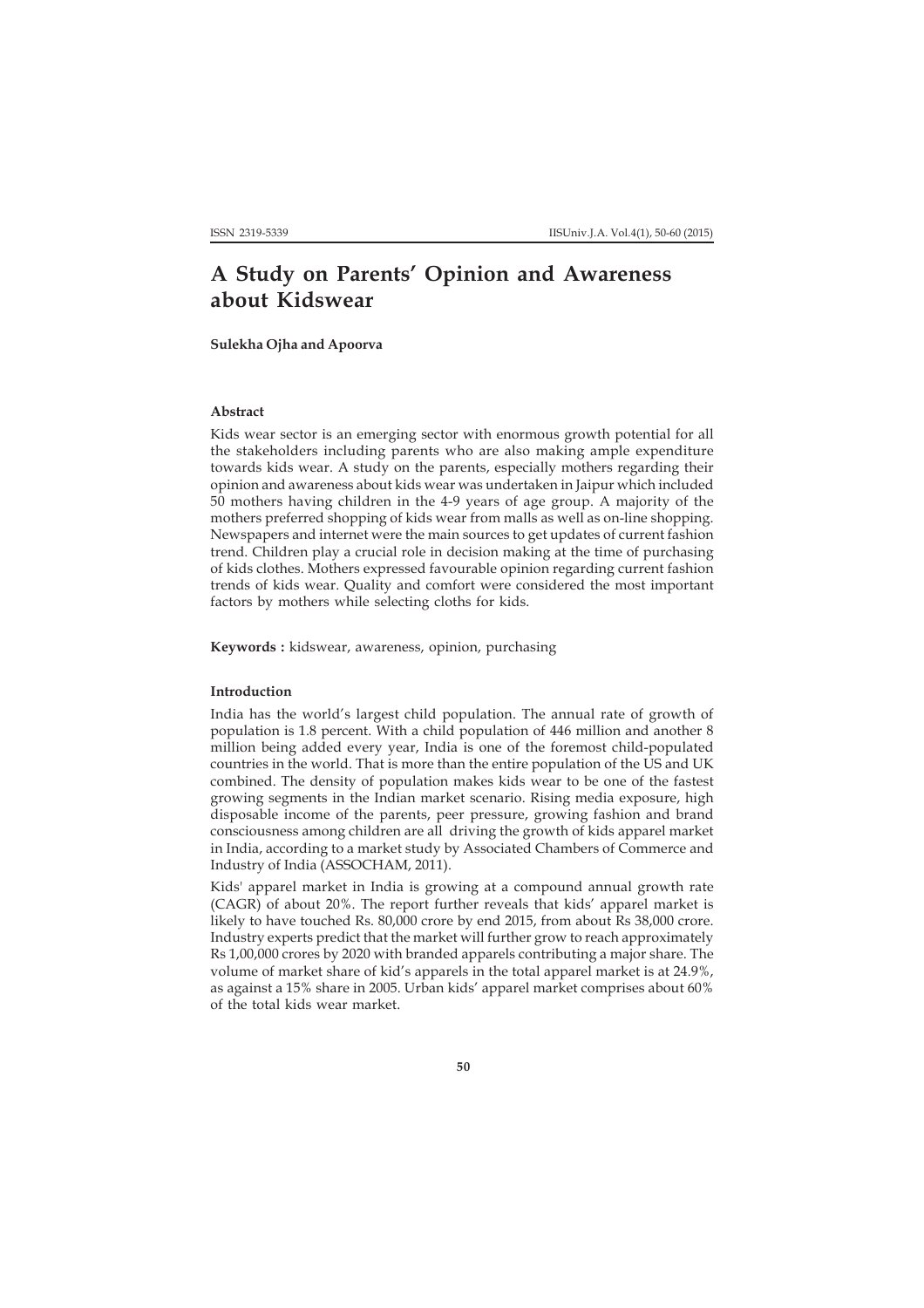The study was undertaken with the following objectives:

- 1. To know opinion of parents on current fashion trends of kidswear
- 2. To know their preference/priority while selecting kidswear
- 3. To know parents' awareness regarding kidswear

## **Methodology**

The study was conducted in Jaipur. Parents having kids between the age group of 4-9 years residing in Jaipur city were included in this study and convenience sampling technique was used. In the present study 50 mothers were interviewed. Further, to ascertain a correlation of status of the mother in the family and its impact on buying behaviour, i.e. whether working mother or non working mother exhibits different buying behaviour. It was also thought appropriate to include equal number of mothers of both category, hence 25 working mothers and 25 non-working mothers were included in this study. The interviewees were briefed about the research and then screening questions were asked to identify the target interviewees. Data, thus collected, were transferred to table and tally sheets and were processed, tabulated and analyzed. The data are presented in the form of tables, suitable graphs and accordingly salient interpretations are drawn in the light of the objectives of the study.

Likert scale was used having five point continuum i.e. most important, important, neutral, less important and unimportant with scale of 5, 4, 3, 2, 1 respectively.

Following statistical methods were used in the present study.

- i. Percentage: simple comparisons were made on the basis of percentage.
- ii. Mean score: it was obtained by total score of an aspect divided by the total number of respondents.
- iii. Mean Percent Score (MPS) is obtained by total weighted score divided by maximum obtainable score and then multiplied by 100.

#### **Result and Discussion**

## **General Profile of Respondents**

General profile of respondents was recorded, and accordingly respondents were classified as per their age, education, occupation, family and annual expenditure on clothing. The data of general profile of respondents are presented in table 1.

Age: Majority of the respondents (60 percent) were of more than 30 years of age while 40 percent of respondents were below 30 years of age. The trend was similar in both the categories i.e. working and non-working.. Minimum age recorded was 25 years and maximum age recorded was 40 years.

Education: It is interesting to note that all the respondents possessed good educational qualification i.e. all the 50 respondents were graduate or post graduate.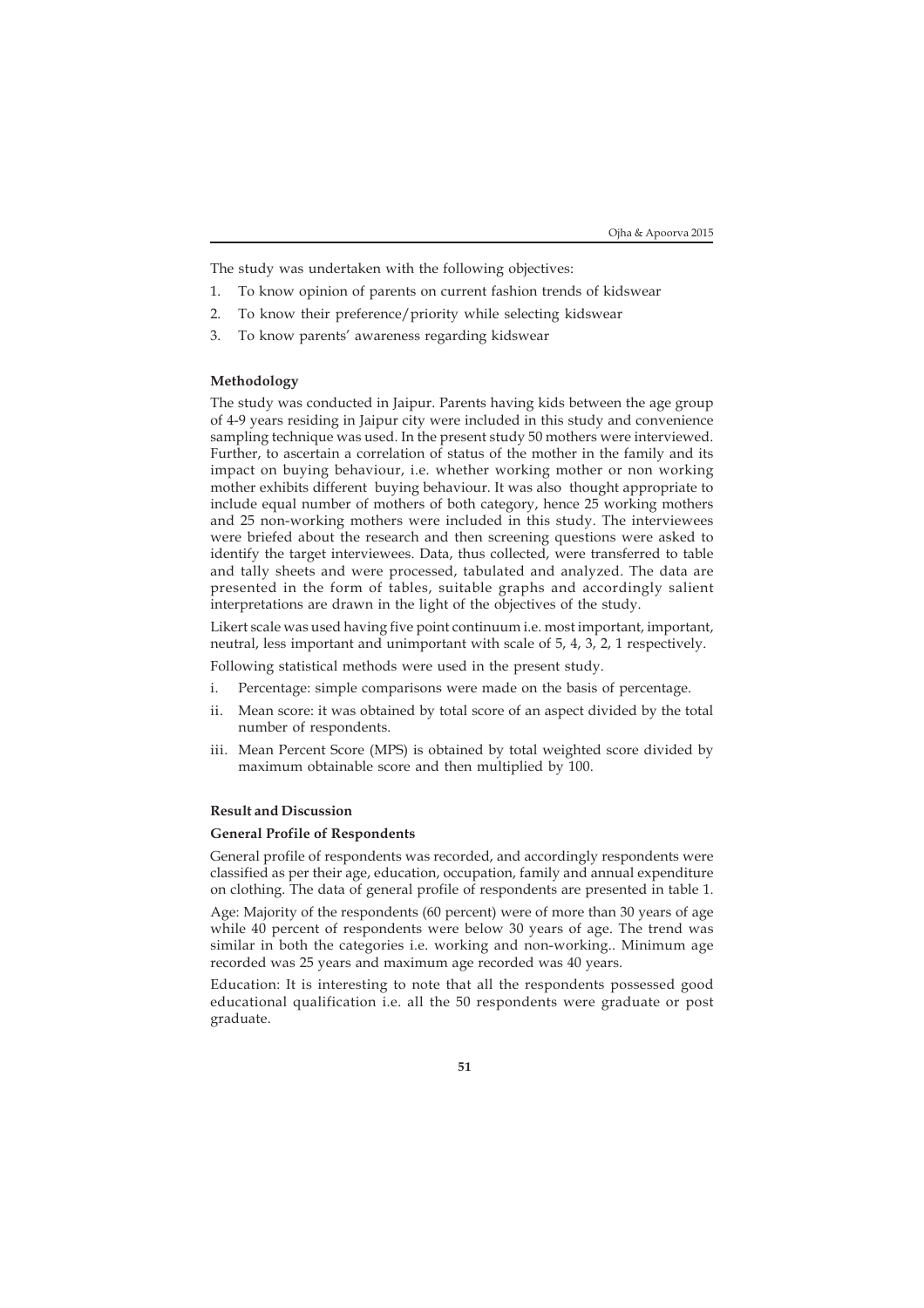| Table 1: General profile of respondents | $n=50$   |                           |                               |               |          |               |
|-----------------------------------------|----------|---------------------------|-------------------------------|---------------|----------|---------------|
| Category                                |          | Working<br><b>Mothers</b> | Non Working<br><b>Mothers</b> |               | Total    |               |
| A. Age                                  | f        | $\frac{0}{0}$             | $\mathbf{F}$                  | $\frac{0}{0}$ | f        | $\frac{0}{0}$ |
| Upto 30 years                           | 10       | 40                        | 10                            | 40            | 20       | 40            |
| Above 30 years                          | 15       | 60                        | 15                            | 60            | 30       | 60            |
| <b>B.</b> Education                     |          |                           |                               |               |          |               |
| Graduate & above                        | 25       | 100                       | 25                            | 100           | 50       | 100           |
| Others                                  | $\Omega$ | $\theta$                  | $\Omega$                      | $\Omega$      | $\Omega$ | $\Omega$      |
| C. Occupation                           |          |                           |                               |               |          |               |
| House wife                              | $\theta$ | $\theta$                  | 25                            | 100           | 25       | 50            |
| Own business                            | 5        | 20                        | $\Omega$                      | $\Omega$      | 5        | 10            |
| Govt. job                               | 10       | 40                        | 0                             | $\mathbf{0}$  | 10       | 20            |
| Professional                            | 10       | 40                        | $\Omega$                      | $\theta$      | 10       | 20            |
| D. Family type                          |          |                           |                               |               |          |               |
| Nuclear                                 | 13       | 52                        | 12                            | 48            | 25       | 50            |
| <b>Joint</b>                            | 12       | 48                        | 13                            | 52            | 25       | 50            |
| E. Total yearly family                  |          |                           |                               |               |          |               |
| expenditure on                          |          |                           |                               |               |          |               |
| clothing                                |          |                           |                               |               |          |               |
| Rs. 5,000-10,000 /-                     | 01       | 04                        | 05                            | 20            | 06       | 12            |
| Rs. 10,001-15,000/-                     | 04       | 16                        | 10                            | 40            | 14       | 28            |
| Rs. 15,001-20,000/-                     | 15       | 60                        | 08                            | 32            | 23       | 46            |
| Rs. 20,001 above                        | 05       | 20                        | 02                            | 08            | 07       | 14            |

**Occupation**: As it was evident, in non-working category of mothers, all respondents were looking after household chores as house wife. In working category, 40 percent of respondents were in Government job, 40 percent were professionals like Doctor, Chartered Accountant, Teachers, Lawyer etc. and rest 20 percent were engaged in own business.

**Family type**: It was interesting to note that equal number of respondents belonged to both type of families i.e. nuclear family and joint family. The ratio was almost equal in each category.

Yearly expenditure on child clothing: It is evident from above table that 46% of the respondent spend Rs 15,001-20,000/- on the clothing for their children followed by 28%(Rs. 10,001-15,000/-), 14%(Rs. 20,001/-=>) and 12% (Rs 5,000-10,000/-).

| Table 2: Shopping places preferred for kidswear | $n=50$ |
|-------------------------------------------------|--------|
|                                                 |        |

| Preferred place<br>for shopping | <b>Working</b><br>Mothers (n=25) |               |    | Non-Working<br>Mothers (n=25) | Total |               |  |
|---------------------------------|----------------------------------|---------------|----|-------------------------------|-------|---------------|--|
|                                 |                                  | $\frac{0}{0}$ | F  | $\frac{0}{0}$                 |       | $\frac{0}{0}$ |  |
| <b>Branded store</b>            | 17                               | 68            | 14 | 56                            | 31    | 62            |  |
| Shopping malls                  | 24                               | 96            | 15 | 60                            | 39    | 78            |  |
| <b>Street market</b>            | 10                               | 40            | 18 | 72                            | 28    | 56            |  |
| Online shopping                 | 20                               | 80            | 12 | 48                            | 32    | 64            |  |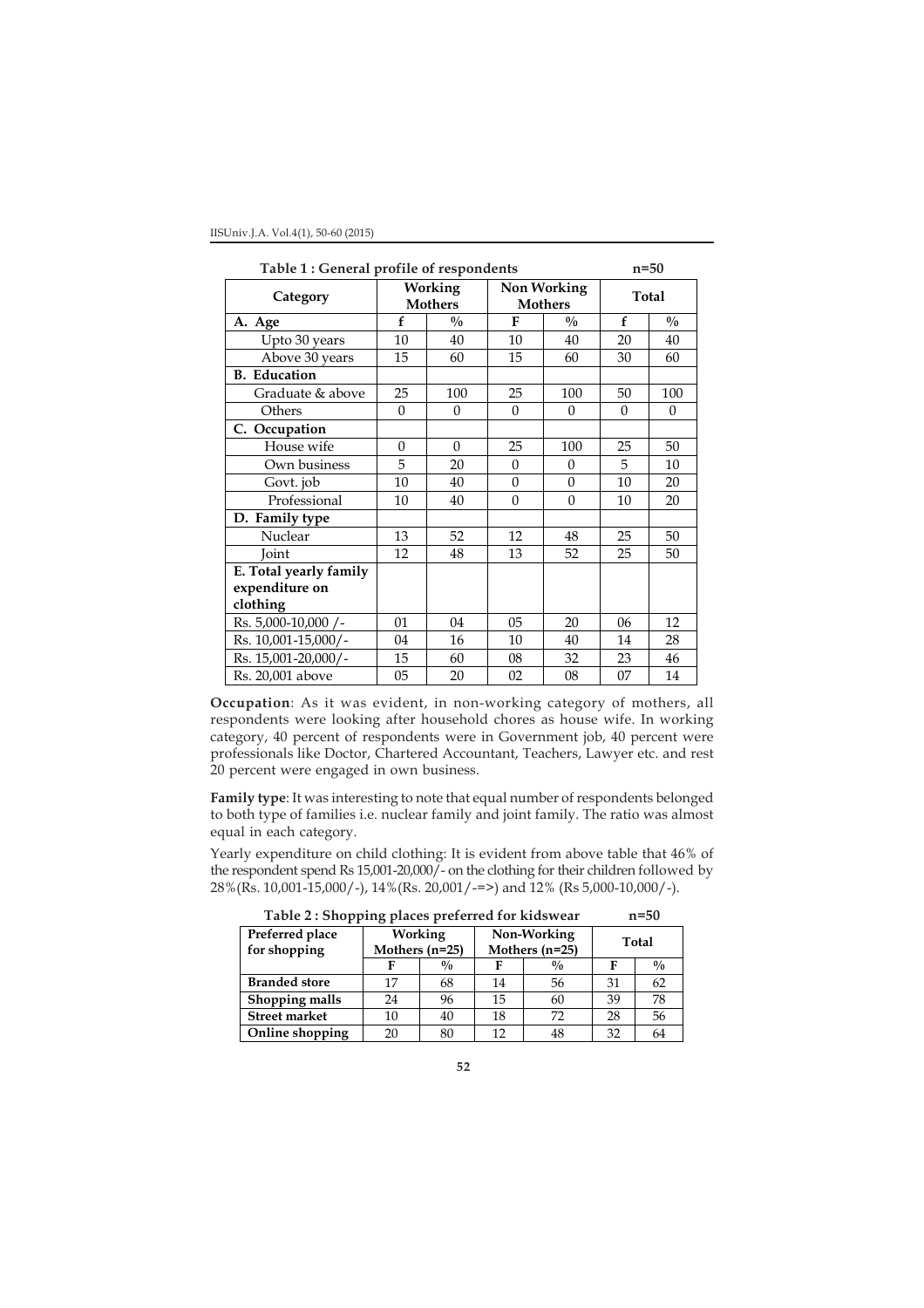

**Figure 1 : Shopping places preferred for kidswear**

It is obvious from the data presented in table 1 that shopping malls were preferred by 78 percent respondents followed by online shopping and branded store. Street market was preferred by less number of respondents as compared to other places, however the overall percentage of such buyers was good enough i.e. 56 percent. Such type of preference trend may be due to the fact that the mothers belonged to middle and upper middle class families. This segment of population in general now preferring malls as shopping destination for household purchases. Further, in shopping malls more varieties of kids wear are available as compared to street market shops. It was also revealed that on-line shopping has emerged as second preference, closely followed by branded stores. The results are in accordance with the findings of Min Li (2004) .Min Li also reported that 2.94% of the respondents said they bought from street hawkers, 31.37% of them bought from retail shops and 56.86% of them bought from department stores, the remaining 28.43% bought from children's wear chain stores. Min Li also expressed similar view that this result may be due to the income level of respondents.

Further analysis of shopping preference revealed that 96 percent of the working mothers preferred shopping of kids wear from malls followed by on-line shopping (80 percent). Shopping of kids wear from street market shops were least preferred by this category of respondents. A reverse trend was noted in case of nonworking mothers. Out of total non-working mothers 72 percent preferred to purchase kids wear from street market shops, followed by shopping malls. Online shopping was given last preference by this category of mothers. One of the possibility of such type of trend may be on account of the fact that non-working mothers generally have less exposure and access to internet.

Perusal of above table reveals that Newspaper is the most important source. Eighty two percent of the sample respondents have acknowledged such role of newspaper. Seventy six percent of the respondents expressed that they get updates through Internet, closely followed by TV advertisements. More than fifty percent mothers also get updates from relatives, friends and magazines.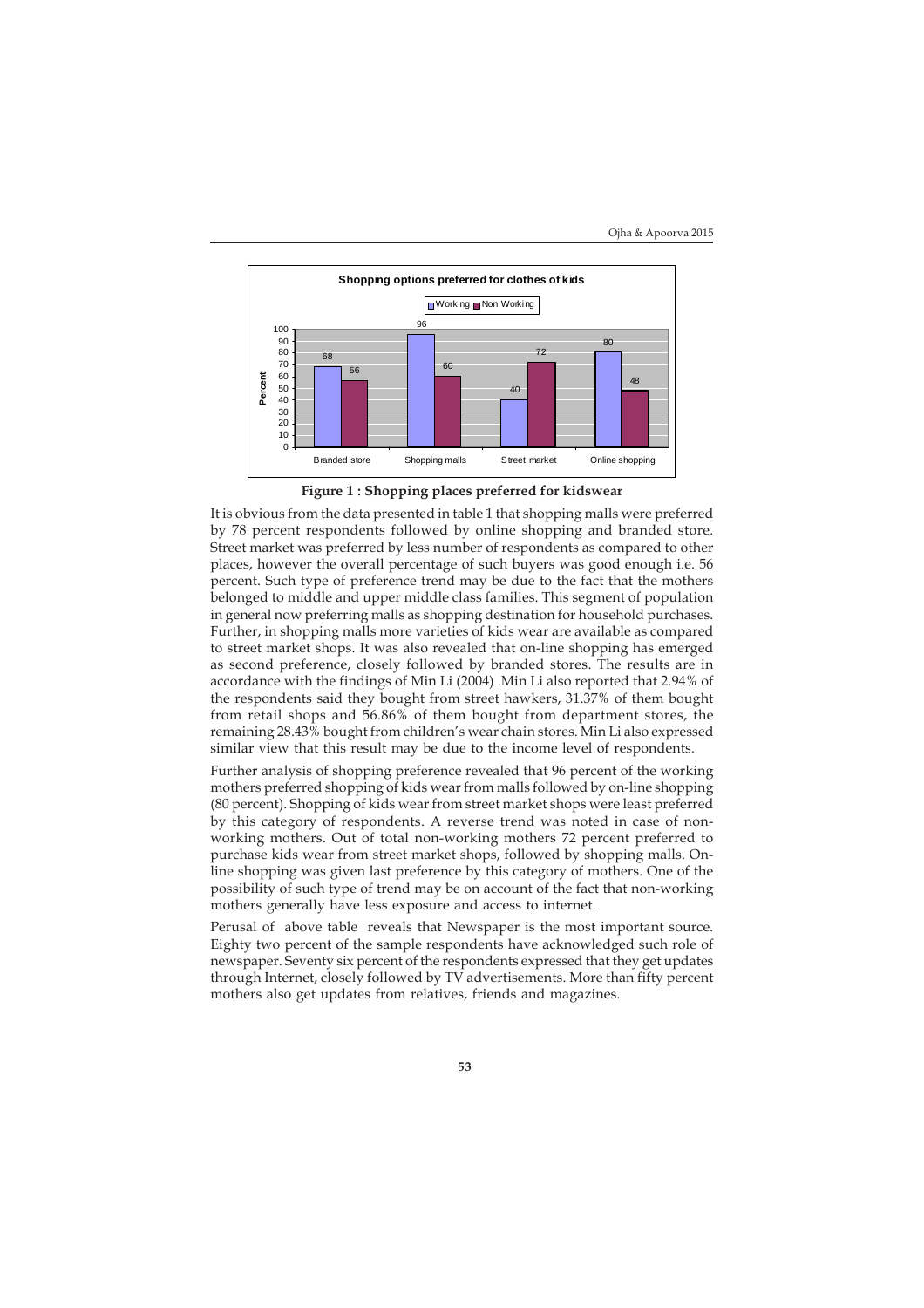| S.No           | Source of<br>information | Working<br>(n=25) |               | Non-Working<br>$(n=25)$ |    |             | <b>Total</b>   |    |             |                |
|----------------|--------------------------|-------------------|---------------|-------------------------|----|-------------|----------------|----|-------------|----------------|
|                |                          | F                 | $\frac{0}{0}$ | Rank                    | F  | $^{0}/_{0}$ | Rank           | F  | $^{0}/_{0}$ | Rank           |
| 1              | <b>TV Advertisements</b> | 17                | 68            | 3                       | 20 | 80          | $\overline{2}$ | 37 | 74          | 3              |
| $\overline{2}$ | <b>Internet</b>          | 25                | 100           | 1                       | 13 | 52          | 4.5            | 38 | 76          | $\overline{2}$ |
| 3              | <b>Magazines</b>         | 16                | 64            | 4                       | 12 | 48          | 6              | 28 | 56          | 5              |
| 4              | <b>Newspapers</b>        | 20                | 80            | 2                       | 21 | 84          |                | 41 | 82          | 1              |
| 5.             | Posters/Hoardings        | 12                | 48            | 7                       | 8  | 32          | 8              | 20 | 40          | 7              |
| 6              | Exhibitions              | 6                 | 24            | 9                       | 11 | 44          | 7              | 17 | 34          | 8              |
| 7              | Neighbours               | 8                 | 32            | 8                       | 6  | 24          | 9              | 14 | 28          | 9              |
| 8              | <b>Relatives</b>         | 15                | 52            | 6                       | 13 | 52          | 4.5            | 26 | 52          | 6              |
| 9              | Friends                  | 13                | 60            | 5                       | 15 | 60          | 3              | 30 | 60          | 4              |
| 10             | Salesman                 | 3                 | 12            | 10                      | 4  | 16          | 10             | 7  | 14          | 10             |

**Table 3: Sources of information for getting updates regarding fashion trends n=50**



**Figure 2 : Sources of information for getting updates regarding fashion trends**

Comparative analysis of data revealed that all the working mothers get updates through internet followed by newspaper. In case of non-working mothers, Newspaper and TV advertisements were ranked almost equal followed by friends and relatives. Internet was ranked 4<sup>th</sup> by this category of mothers. These results are in somewhat conformity to earlier findings as mentioned in case of preference of place of purchase for kids wear.

Thus from the above discussion it may be concluded that newspapers and internet were the sources which were given higher priority in getting updates for current fashion trends. So it is suggested that fashion marketers for kids may provide more emphasis on these two media segments for such type of upper middle class or upper class families.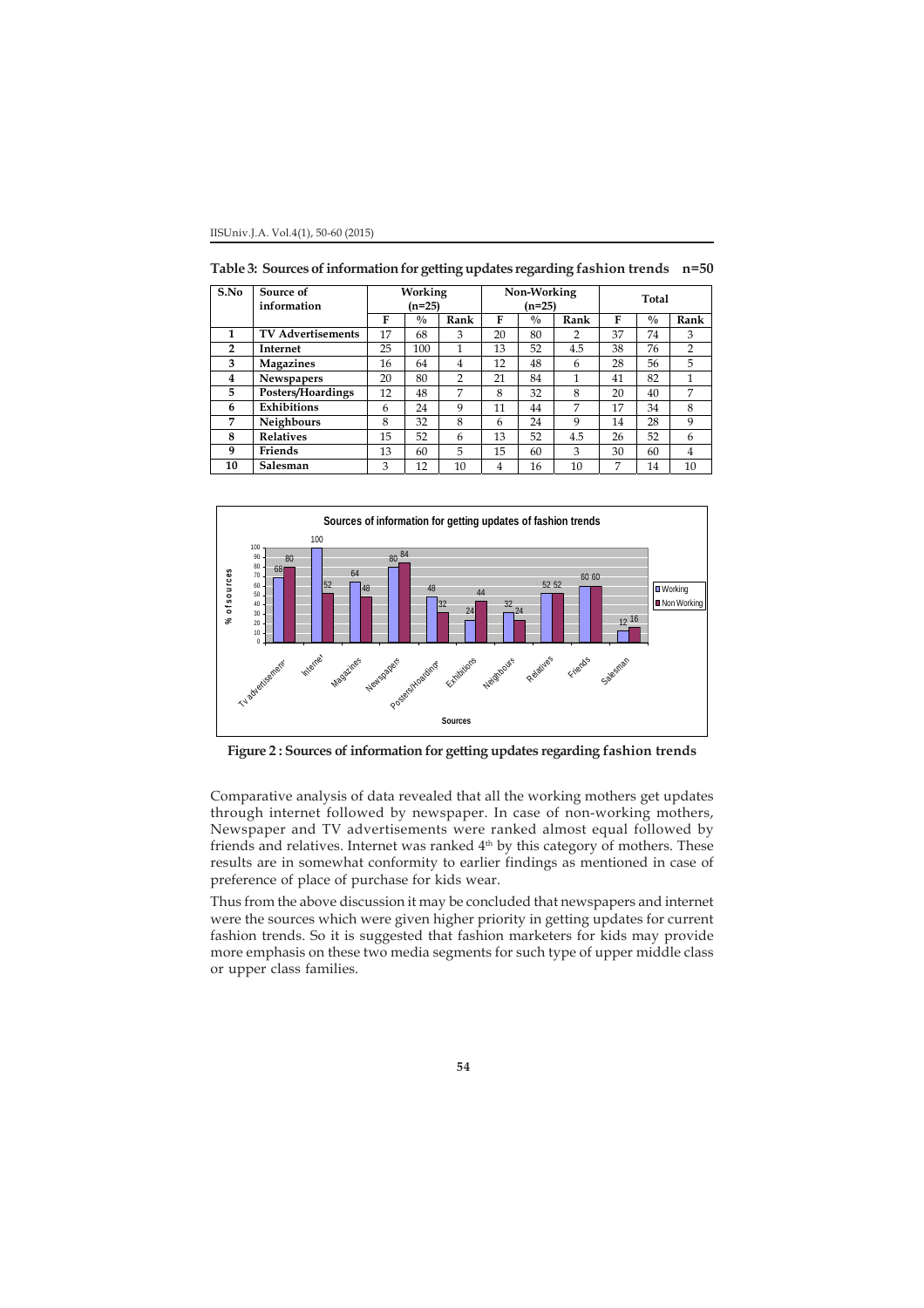| S.No                    | Decision<br><b>Maker</b>             | Working<br>$(n=25)$ |               |                | Non-Working<br>$(n=25)$ |                |                | Total          |               |                |
|-------------------------|--------------------------------------|---------------------|---------------|----------------|-------------------------|----------------|----------------|----------------|---------------|----------------|
|                         |                                      | F                   | $\frac{0}{0}$ | Rank           | F                       | $\frac{0}{0}$  | Rank           | F              | $\frac{0}{0}$ | Rank           |
| $\mathbf{1}$            | Mother's own<br>decision             | 3                   | 12            | 3              | 1                       | $\overline{4}$ | $\overline{4}$ | $\overline{4}$ | 8             | 3              |
| $\overline{2}$          | Father's<br>decision                 | $\Omega$            | $\Omega$      | 4              | 3                       | 12             | 3              | 3              | 6             | $\overline{4}$ |
| 3                       | Mutual<br>decision                   | 9                   | 36            | $\overline{2}$ | 10                      | 40             | $\overline{2}$ | 19             | 38            | 2              |
| $\overline{\mathbf{4}}$ | Children's<br>purchasing<br>decision | 13                  | 52            | 1              | 11                      | 44             | $\mathbf{1}$   | 24             | 48            | 1              |

**Table 4: Final decision maker in the family while purchasing kidswear n=50**



**Figure 3: Final decision maker in the family while purchasing kidswear**

The data in the above table reveals that 48% mothers gave value to children's purchasing decision. Min Li (2004) also reported similar results where majority of the respondents (above 80%) said that their children could affect their decision while purchasing cloths for children. 2<sup>nd</sup> rank was assigned to mutual decision of both i.e. mother & father. Role of father alone in decision making at the time of purchase of kids wear got last i.e.  $4<sup>th</sup>$  rank. It is also evident from the data presented in the table that both the categories (i.e. working mothers & nonworking mothers) exhibited the same trend with regard to decision making at the time of purchase of kidswear.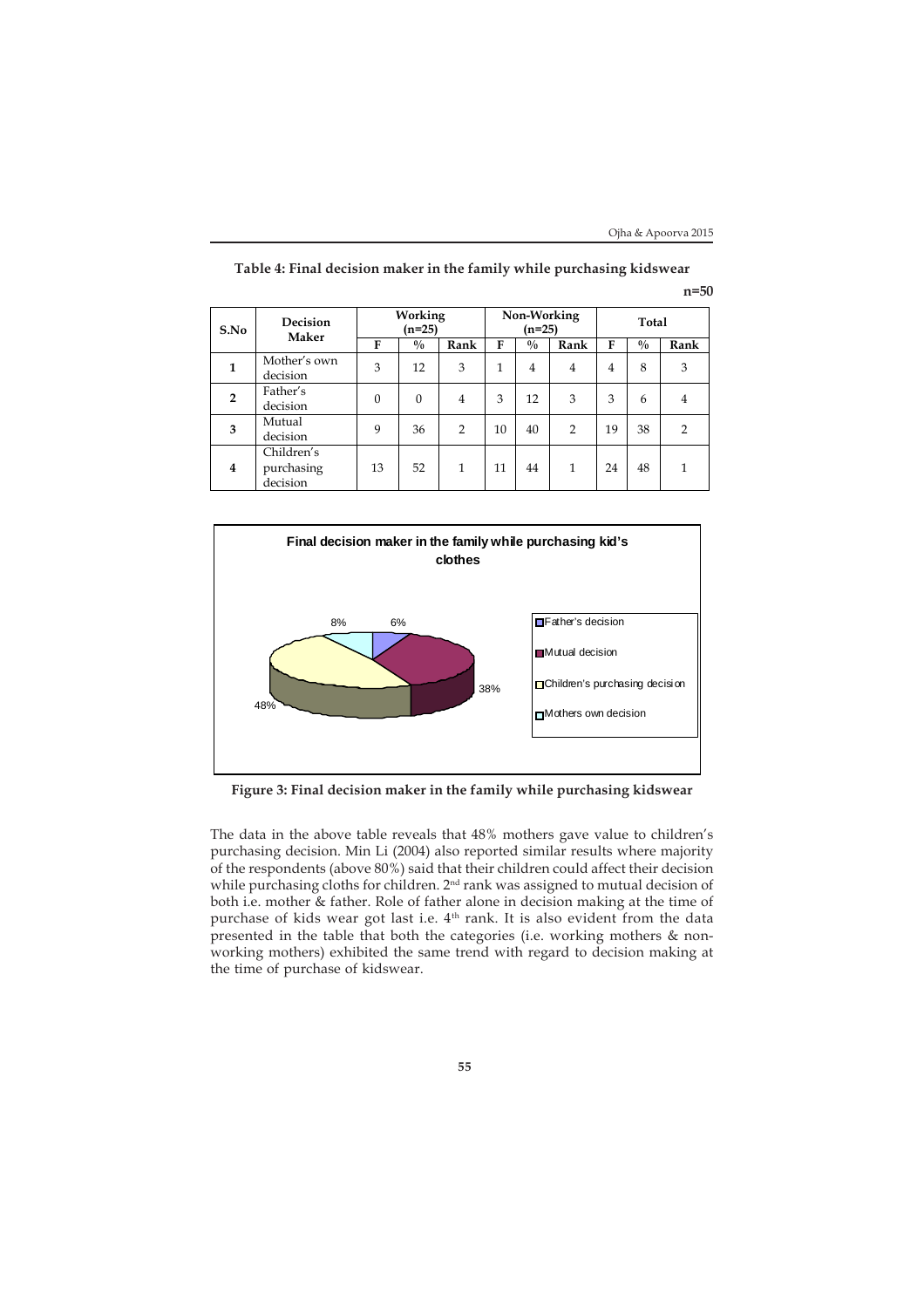| S.<br>No                | <b>Items</b>                                        | <b>Working</b><br>$(n=25)$ |              |            | Non-<br>Working<br>$(n=25)$ | Total      |                |  |
|-------------------------|-----------------------------------------------------|----------------------------|--------------|------------|-----------------------------|------------|----------------|--|
|                         |                                                     | $MPS^*$                    | Rank         | <b>MPS</b> | Rank                        | <b>MPS</b> | Rank           |  |
| $\mathbf{1}$            | Clothes are<br>expensive                            | 94                         | 2.5          | 87         | 4.5                         | 91         | 4              |  |
| $\overline{2}$          | Clothes are<br>durable                              | 82                         | 6            | 80         | 6                           | 81         | 6              |  |
| 3                       | Clothes are<br>easily<br>available                  | 94                         | 2.5          | 90         | 2.5                         | 92         | $\overline{2}$ |  |
| $\overline{\mathbf{4}}$ | Clothes are<br>comfortable                          | 92                         | 4.5          | 87         | 4.5                         | 90         | 5              |  |
| 5                       | Clothes are<br>suitable to the<br>climate           | 92                         | 4.5          | 90         | 2.5                         | 91         | 3              |  |
| 6                       | Clothes are<br>available in<br>attractive<br>design | 98                         | $\mathbf{1}$ | 91         | $\mathbf{1}$                | 94         | $\mathbf{1}$   |  |

**Table 5 : Opinion regarding the current fashion trends in kidswear n=50**

\* MPS: Mean Percent Score





Table 5 reveals that majority of the respondents opined that clothes are available in attractive designs with MPS 94 and it secured the 1st rank. Majority of them also expressed that designer clothes are easily available.

This sort of opinion may be expressed on account of availability of wide range of products in shopping malls and branded stores. In fact it reflects emergence of large chain stores in the area where this survey was done. Retail chain stores in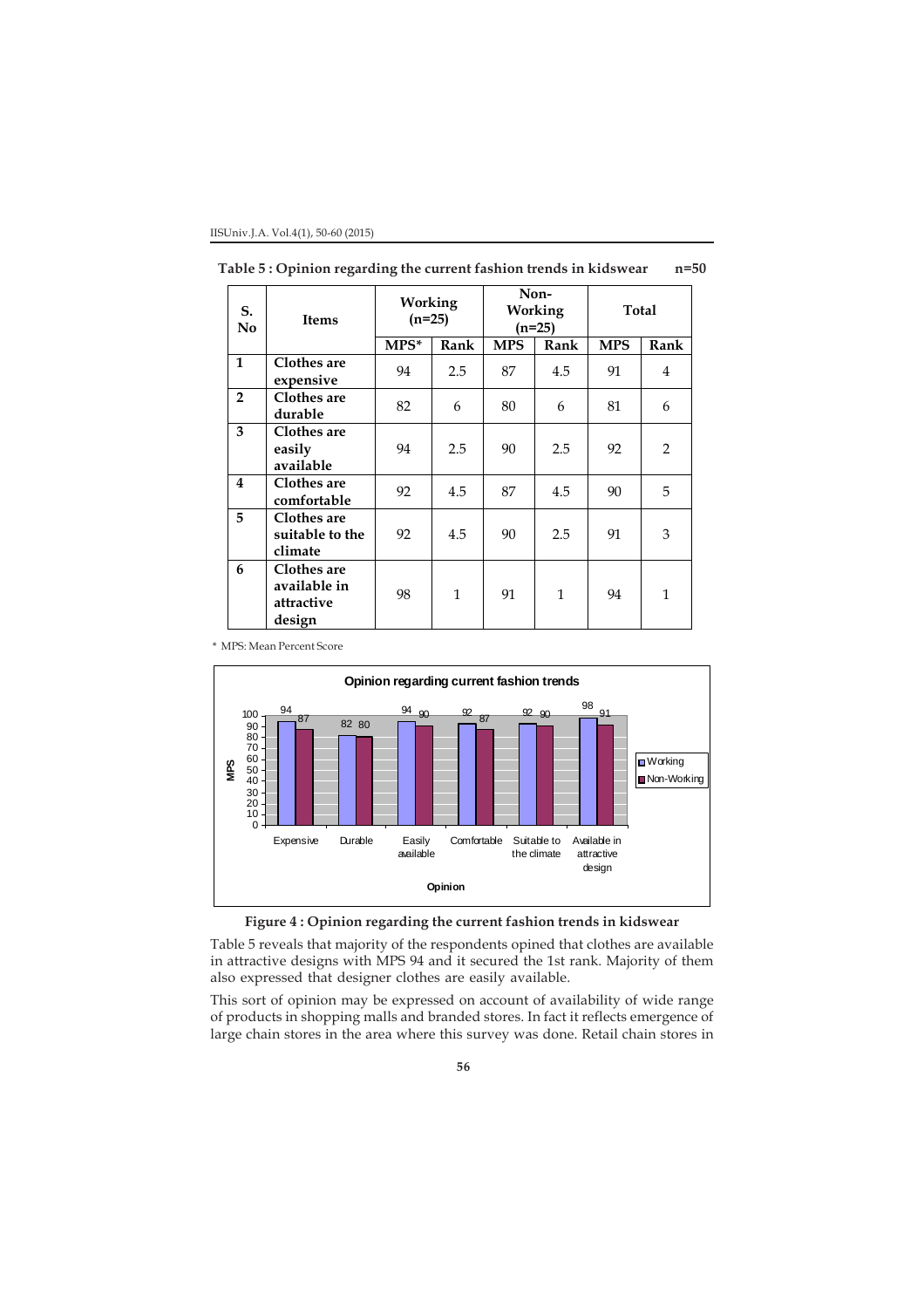World Trade Park, Big Bazaar shopping mall and many others in the vicinity have offered easy availability of kids wear. Further a huge virtual market is just at a distance of single click on keypad of computer or cell phone. This sort of opinion is supported by the result of place of purchase of kids wear where considerable number of respondents specially working mothers expressed that they prefer online shopping.

Cloths are suitable to the climate is ranked  $3<sup>rd</sup>$  with MPS 91. This type of opinion again reflects ease of availability of designer kids wear in each season. Further analysis revealed that expensiveness was ranked 4<sup>th</sup> and durability was assigned last rank. A birds eye view of the overall scores regarding various aspects to current fashion trend reveals that MPS was more than 80. It clearly indicates favourable opinion of mothers regarding current fashion trends of kids wear.

Comparative analysis between the two categories of mothers (working and non working) reveals that both the categories assigned 1<sup>st</sup> rank to attractive designs and last rank to durability. Hence it can be concluded that mothers have favourable opinion regarding current fashion trend of kids wear, further attractive design and availability outweighed expensiveness.

| S.<br>N <sub>0</sub> | <b>Factors</b>      | Working<br>(n=25) |      |            | Non-Working<br>$(n=25)$ | Total      |      |  |
|----------------------|---------------------|-------------------|------|------------|-------------------------|------------|------|--|
|                      |                     | $MPS^*$           | Rank | <b>MPS</b> | Rank                    | <b>MPS</b> | Rank |  |
| 1                    | Print and<br>colors | 94                | 3    | 94         | 3                       | 94         | 3    |  |
| $\overline{2}$       | Brand               | 67                | 8.5  | 59         | 9                       | 63         | 9    |  |
| 3                    | Price               | 80                | 6    | 80         | 5                       | 80         | 6    |  |
| 4                    | Occasion            | 72                | 7    | 66         | 8                       | 69         | 7.5  |  |
| 5                    | Ouality             | 100               | 1.5  | 99         | 1.5                     | 100        | 1.5  |  |
| 6                    | Comfort             | 100               | 1.5  | 99         | 1.5                     | 100        | 1.5  |  |
| 7                    | Durability          | 94                | 4    | 91         | 4                       | 92         | 4    |  |
| 8                    | Design              | 89                | 5    | 72         | 6                       | 80         | 5    |  |
| 9                    | Social values       | 67                | 8.5  | 71         | 7                       | 69         | 7.5  |  |

**Table 6 : Factors considered while selecting kidswear n=50**

\* MPS:Mean Percent Score





**Figure 5 : Factors considered while selecting kidswear**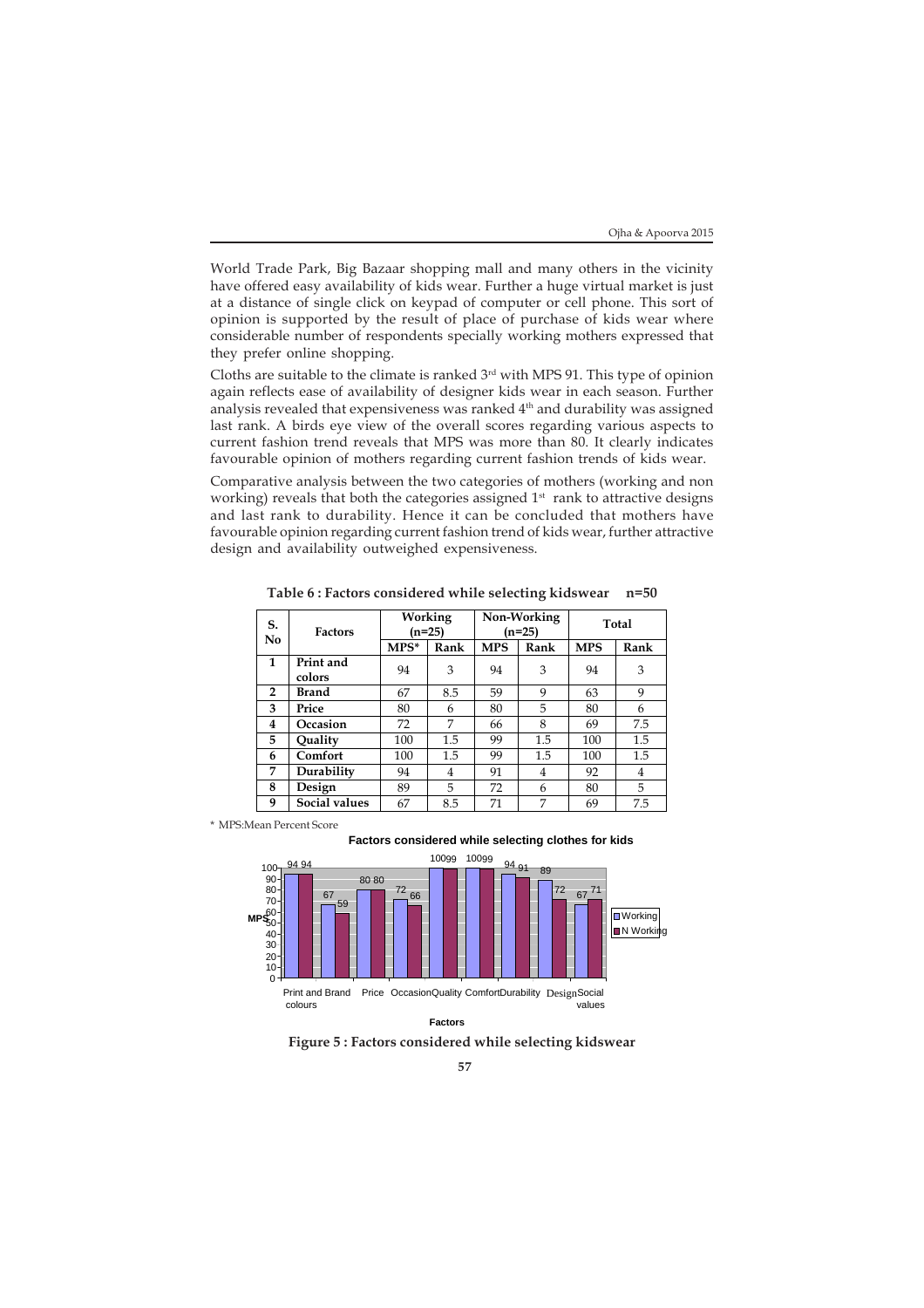IISUniv.J.A. Vol.4(1), 50-60 (2015)

Perusal of data reveals that quality of fabric & comfort were given top rank with equal MPS. Both the factors obtained highest MPS i.e. 100. Print and colour of the fabric was assigned  $3^{rd}$  rank with a MPS of 94. Durability was assigned  $4^{th}$  rank with a MPS of 92. Surprisingly, brand was assigned last rank. This sort of result may be due to two considerations either mothers did not attach value to kids' wear or online shopping might have crossed the barrier of brand value. Comparison between working and non working mothers' preference revealed that a little difference was exhibited by both categories of mothers, quality and comfort were at the top rank in both the categories followed by print & colours. However price was assigned 6<sup>th</sup> rank by working while non working mothers assigned  $5<sup>th</sup>$  rank to it. Similarly  $5<sup>th</sup>$  rank was assigned to design while non working mothers assigned 6<sup>th</sup> rank to it.

Thus it can be concluded that quality and comfort were considered most important factors by mothers while selecting clothes for kids and social values, occasion and brand were less important for both categories of mothers. However price of cloths was also considered an important factor at the time of purchasing cloths for kids.

These results are in conformity with Min Li (2004) that also reported comfort was the most important criteria along with colour. From this result, it was quite evident that mothers would consider not only the decorative aspect of their kids' wear but would also attach an equal measure to comfort and durability.

**Table 7 : Qualities ascertained by mothers while purchasing kidswear n=50**

\* MPS: Mean Percent Score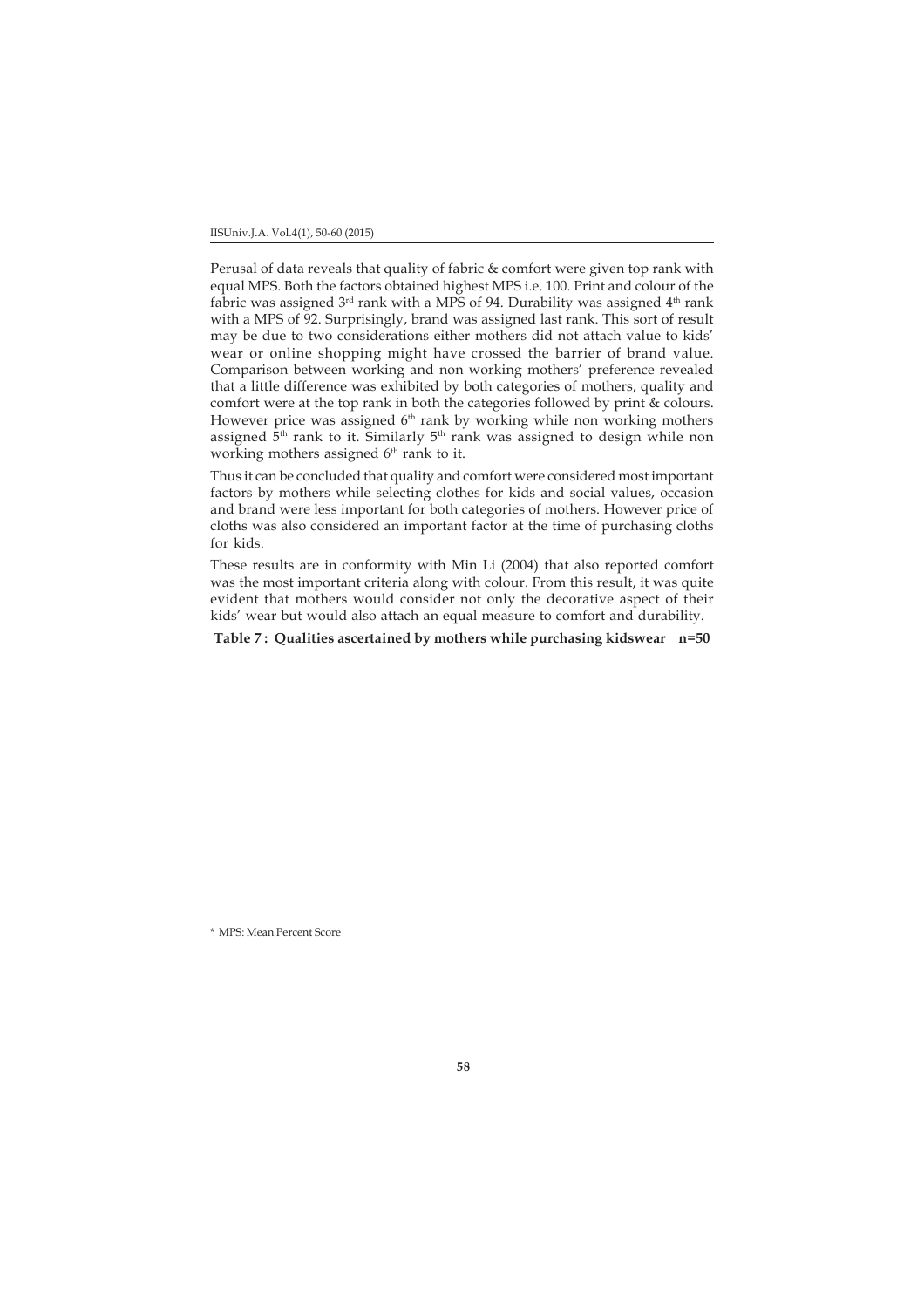

**Qualities ascertained by mothers while purchasing kids wear**

**Figure 6 : Qualities ascertained by mothers while purchasing kidswear**

Data in table 7 revealed that mothers gave highest value to colour fastness with MPS 98 and 1<sup>st</sup> rank in terms of quality which means that they don't want to purchase a garment that fades quickly. The reason behind such type of view by mothers may be that kids possess higher tendency of soiling of clothes which then requires repeated laundering. Colour fastness is thus becomes a prerequisite in such condition for expensive wears. Care label instruction got  $2<sup>nd</sup>$  rank with MPS 94. Ease of dressing and undressing was given 3rd rank followed by home washable which was assigned 4<sup>th</sup> rank. That the garment should be wrinkle free was given last rank, i.e. this quality was considered least important. It was noted that both the categories exhibited similar trend with regard to various quality aspects while purchasing kids' wear, with little difference in MPS. It was also observed that MPS for all the five aspects of quality was more than 50. Thus it can be concluded that respondents desired that garment must possess all these qualities.

## **Conclusion**

India has become more fashion and brand-driven in the last 10 years. Parents are now settled on branded clothing and they want a similar thing for their kids. Interestingly, in some way kids are also representative of how upwardly mobile the parents are, and parents too do not lose the opportunity to prove vice-versa. Children play a crucial role in decision making at the time of purchasing of their clothes. The kids are becoming fashion and brand conscious too. Cartoon characters and TV programmes are big inuences for this younger set. Mothers are now spending enormous amounts on clothing for their children, as they believe that the way a kid is dressed is often a reection of the parent's sense of style.